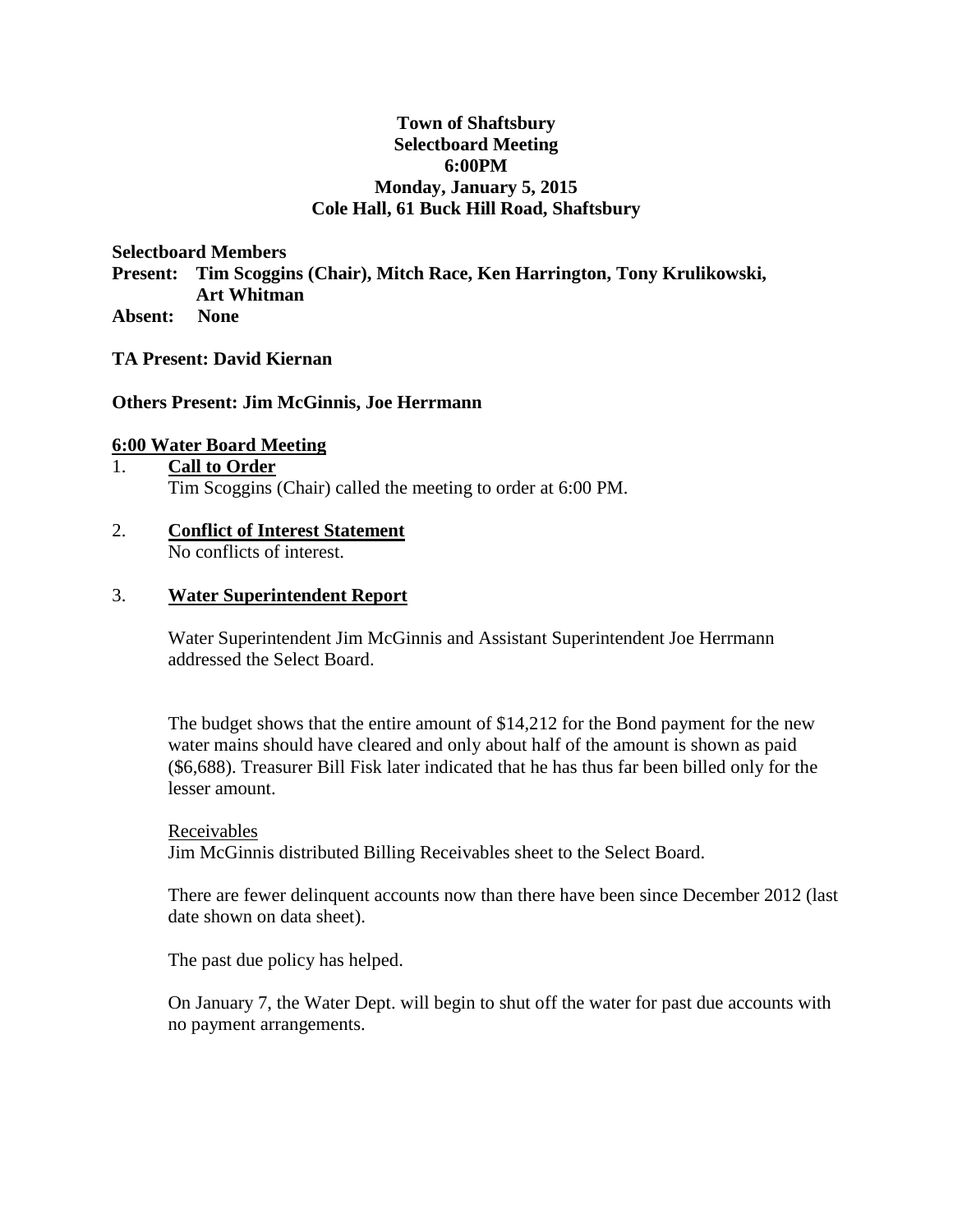\$39,818.33 was past due as of December 10th. Total billings in November were approximately \$73,000 and \$18,000 was still outstanding from the previous billing cycle, but bill did not become delinquent until December 11

Over the last several years, there has been a large discrepancy, in the realm of 25%, between the amount of water NB billed us for and the amount we billed our customers. Suspects were leaks or faulty meters. The Water Department under Joe Herrmann has been replacing old mechanical meters with modern electronic meters over the last 4 to 5 years. In the last year, Joe Herrmann and Jim McGinnis, working together, replace 145 of 304 meters in our system.

The most recent data comparing water volume in and water volume out show substantial improvement. The two amounts are essentially equal. We will continue to monitor over time, as we always do, but if the discrepancy was the result of faulty meters and not leaks, it is very good news.

The pump is being upgraded at the Twitchell Hill station. This is a three-stage project.

Stage 1 was completed a few weeks ago. This stage was to get both pumps on line. One old tank and one old pump were left in case anything went offline.

Stage 2 will happen next week: For a four–five-hour period, the whole water main will be shut down and both pumps will be shut down while the pumps are changed.

Stage 3 will be to fix the individual lines that go directly to the pumping station.

The Water Department budget never falls short. The department has not borrowed extra money. They have a contingency fund for improvements.

## 4. **Adjourn**

Special meeting adjourned at 6:30 pm.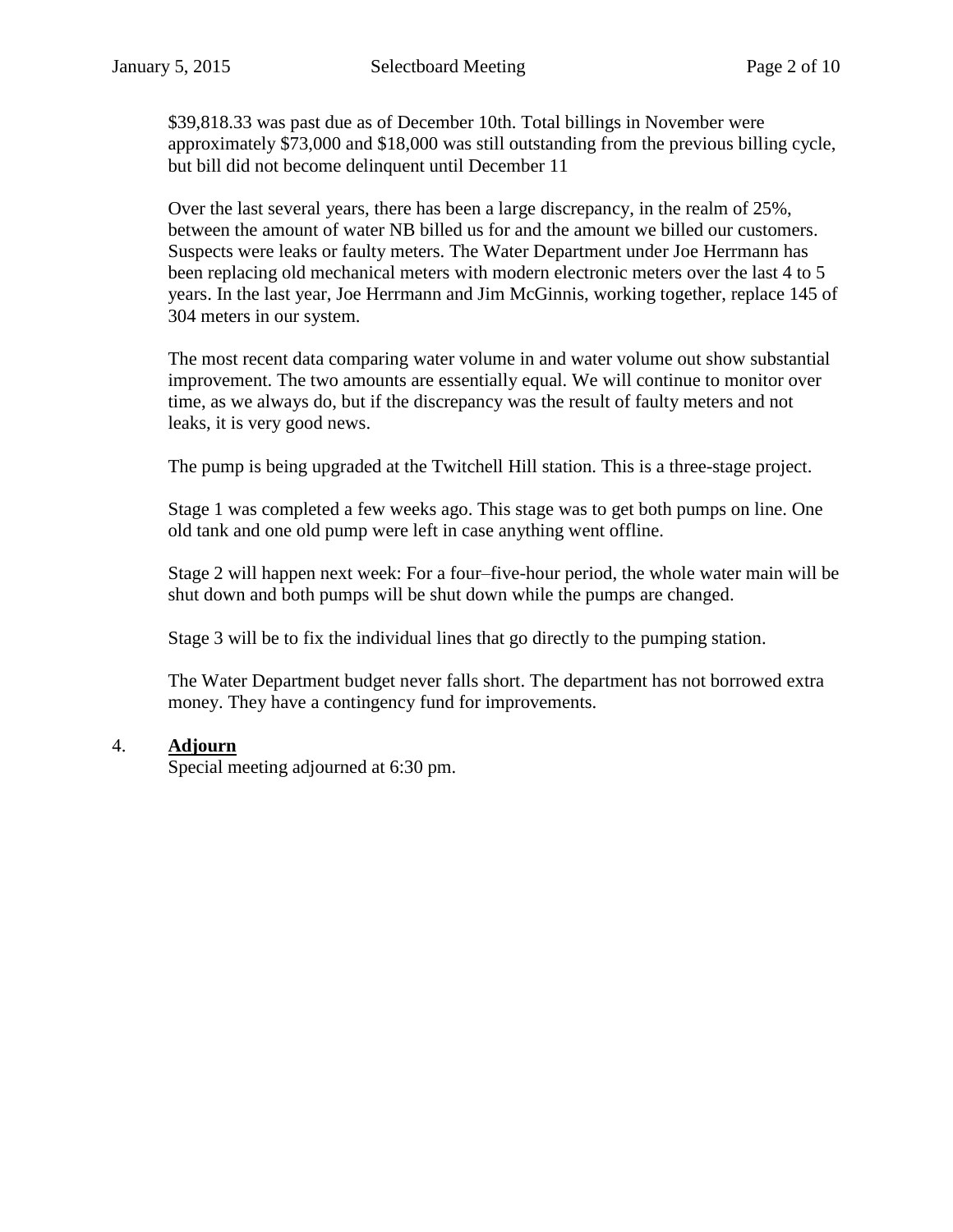## **Town of Shaftsbury Selectboard Meeting 6:30 PM Monday, January 5, 2015 Cole Hall, 61 Buck Hill Road, Shaftsbury**

**Selectboard Members Present: Tim Scoggins (Chair), Mitch Race, Ken Harrington, Tony Krulikowski, Art Whitman Absent: None**

**TA Present: David Kiernan**

# **Others Present: Jay Palmer, Brian Babcock, Giles Pace, Bill Fisk**

# **6:30 Regular Meeting**

1. **Call to Order**

Tim Scoggins (Chair) called the meeting to order at 6:34 PM.

# 2. **Conflict of Interest Statement**

There are no conflicts of interest.

#### 3. **Approval of Minutes**

Motion: Tim Scoggins moves to approve the minutes from the December 15 as edited. Mitch Race 2nds. 5-0-0. Motion approved.

Ken Harrington asked to change reference from "making Blueberry Hill a priority" to "make a priority of West Mountain Road from Blueberry Hill, north to 7A".

Motion: Tim Scoggins moves to amend the December 15 minutes to better specify Ken Harrington's change. Mitch Race 2nds. 5-0-0. Motion approved.

Motion: Tim Scoggins moves to approve the December 8th minutes as circulated. Mitch Race 2nds. 5-0-0. Motion approved.

## 4. **Approval of Warrants**

Motion: Tim Scoggins moves to approve check warrant #14 in the amount of \$71,169.21. Mitch Race 2nds. 5-0-0. Motion passes.

Motion: Tim Scoggins moves to approve retirement warrant #14 for \$31.15. Mitch Race 2nds. 5-0-0. Motion passes.

Motion: Tim Scoggins moves to approve a payroll warrant #14 of \$19,761.94. Mitch Race 2nds. 5-0-0. Motion passes.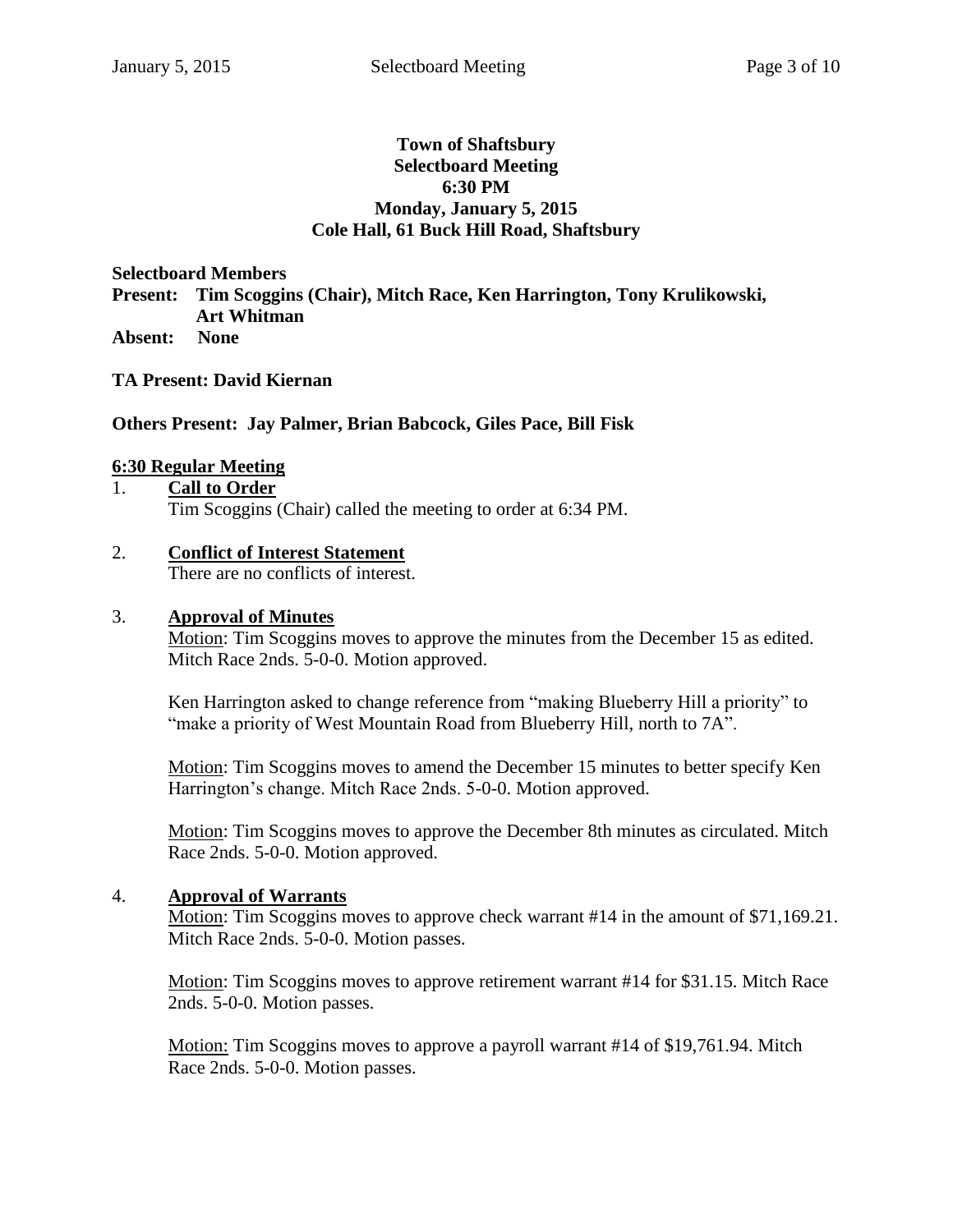Motion: Tim Scoggins moves to approve a retirement warrant for \$111.14. Mitch Race 2nds. 5-0-0. Motion passes.

Motion: Tim Scoggins moves to approve a check for reimbursement to Terry Stacy for \$19.69 for oil for the tractor. Mitch Race 2nds. 5-0-0. Motion passes.

Motion: Tim Scoggins moves to approve a payroll warrant #13 of \$22,190.45. Mitch Race 2nds. 5-0-0. Motion passes.

- 5. **Announcements**  None
- 6. **Public Comments** None

# 7. **Treasurer's Report**

Treasurer Bill Fisk addressed the Board.

Summary information presented included tonight's warrants.

Revenues are about 87% of the annual budget at this point. Other funds will come in soon, such as state highway money.

Charges for services are 50% of what was budgeted.

Money has been transferred into the budget from the operating reserves: \$10,700 from the Reappraisal Fund, \$25,000 from Cole Hall Fund, \$8,500 from Culverts Fund, \$5,000 from the Garage Fund and \$10,898 for the Sidewalk Fund.

Two reserves have been transferred. Debt service has been paid. Community appropriations have been paid.

There is an excess of \$440,000 that will be consumed.

A \$120,000 deficit is budgeted for end of year.

Delinquent taxes have been reduced. School collections will be paid by end of next week.

The total fund balance is \$805,000 today.

David Kiernan stated that the Capital Projects Fund will keep special projects out the general fund.

The town has many funds that are grouped into categories: the general fund, designated funds (a subset of the general fund), and capital projects funds.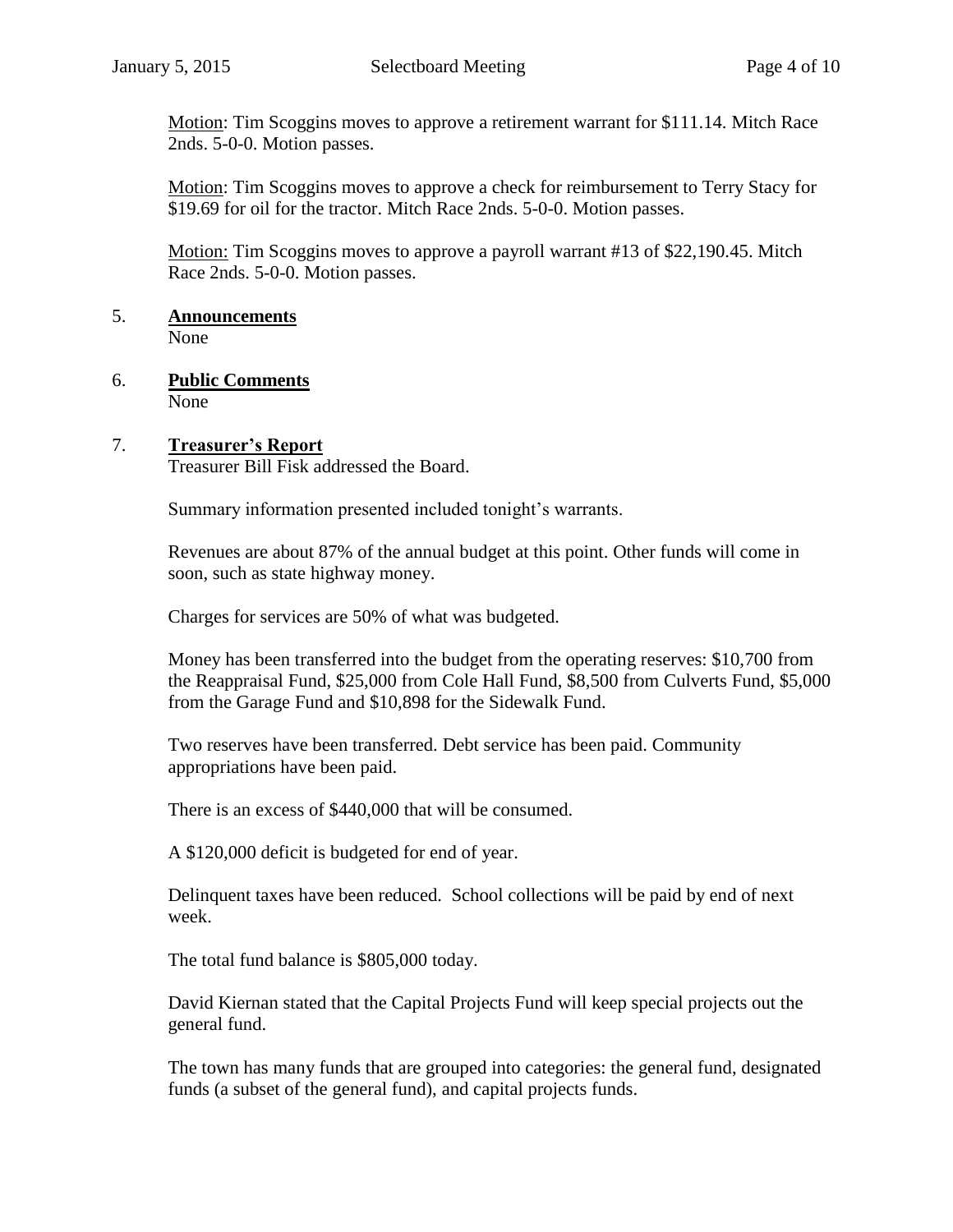The capital projects funds prevents year-to-year fluctuations in the general fund and shows only the normal operating costs in the general fund.

There are six capital funds: Fire Equipment Replacement Fund, Equipment Replacement Fund, Sidewalk Fund, White Creek Fund, Cole Hall Replacement fund, Florence Beebe Fund.

Special Projects Funds are those that do not meet the definition of a Capital Projects Fund.

The Water Department Fund is an enterprise fund, which is a fund that covers the cost of the activity from user fees. Water Department fund has different accounting rules: it uses full accrual accounting.

Tim Scoggins discussed that the Sidewalk Fund is a reimbursement fund and \$97,000 is set aside in this fund. Should reimbursement of \$77,000 go in the sidewalk fund and put in the budget as a transfer fund for the next year?

Bill Fisk suggested that all the accounting for the sidewalk is done in the Sidewalk Fund. The payments will be made from General Fund, charged to the Sidewalk Fund. The Town should budget the difference between budgeted expenditures and the anticipated revenue.

David Kiernan explained that for White Creek, we only budgeted the amount we will spend.

Mitch Race clarified that the budget for the Capital Project goes into the red and the General Fund covers it, and when we are reimbursed, the money goes to the General Fund.

Tim Scoggins asked if another section for the budget is needed for advances from the General Fund to the Sidewalk Fund.

Bill Fisk explained that The Operating Transfers In and Out section of the spreadsheet covers this. In the future, an internal budget can be included.

Mitch Race asked if we have to ask the voters to approve this. Voter approval is required to put money in a reserve fund.

# 8. **FY 16 Budget**

a. Starting point: Expenses down, taxes up

Total expenses and total revenues are down. Excess fund balance of \$120,000 was used in lieu of raising taxes. This would have been a 3-cent tax increase.

The budget has been trimmed so only a 2-cent tax increase should be needed for this year.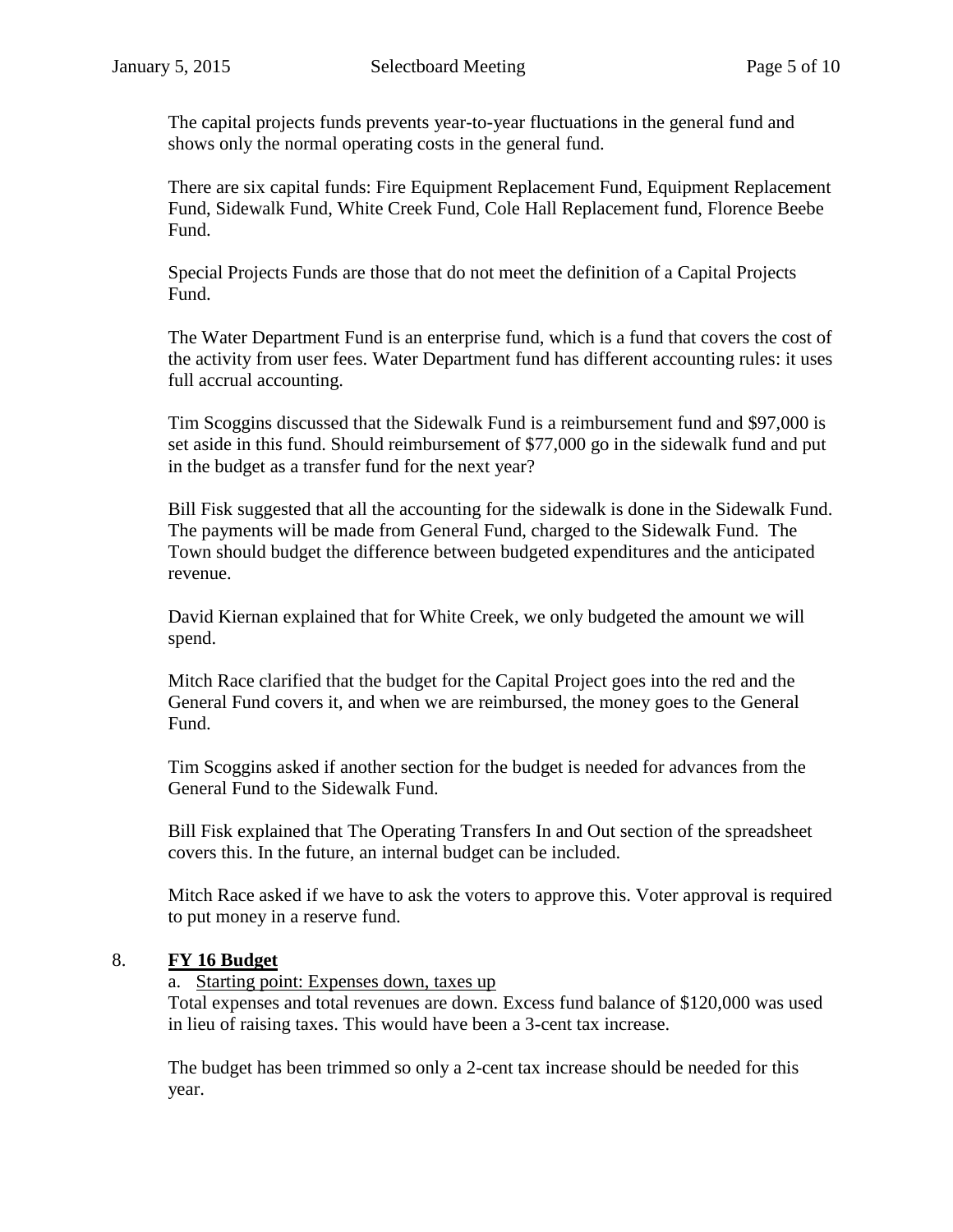# b. New Class 3 Road Fund

There is a proposed dedicated Class 3 Road Fund.

We can set aside \$40,000 for the summer and work on projects without worrying about the change in Fiscal Year.

# c. The Garbage Business

The garbage business is getting more expensive. Act 148 is requiring us to spend more money to collect garbage and recycle and track our waste stream.. There will be more reporting requirements, and weighing and handling requirements.

# d. Real Estate Opportunities

i. Cross/Howard Land Swap – no cost

Proposal to swap unused land at Howard Park with property currently for sale next to Cole Hall. Acquiring the property through a land swap would protect us from losing the land for town operations.

Art Whitman asked to remove "no cost" from this item, since it is unknown if a cost will be involved.

ii. Bernstein Parking Lot – Possible Town Garage Site? The Town has made inquiries into purchasing the Bernstein parking lot to use for a new garage.

Ken Harrington stated that the garage should be built at the Transfer Station.

Tim Scoggins stated we have been trying to get the garage built. The voters have been concerned about the site.. Some voters don't like the idea of building an expensive building that they cannot see.

The Bernstein property is close to the center of town and is accessible.

Jay Palmer states that the Bernstein property is in a flood zone.

David Kiernan stated that inquiries have been made, but the owners of the Bernstein property have not stated that they would sell.

## iii. Landfill residences for sale

There are two properties near the Landfill entrance that are not in the residential zone but have been grandfathered in.

The properties currently get water from a spring across the street, but if a new owner were to drill a well, there could be a liability issue for the Town if the well tested badly.

One of the properties is currently for sale. Should the Town try to acquire these properties now?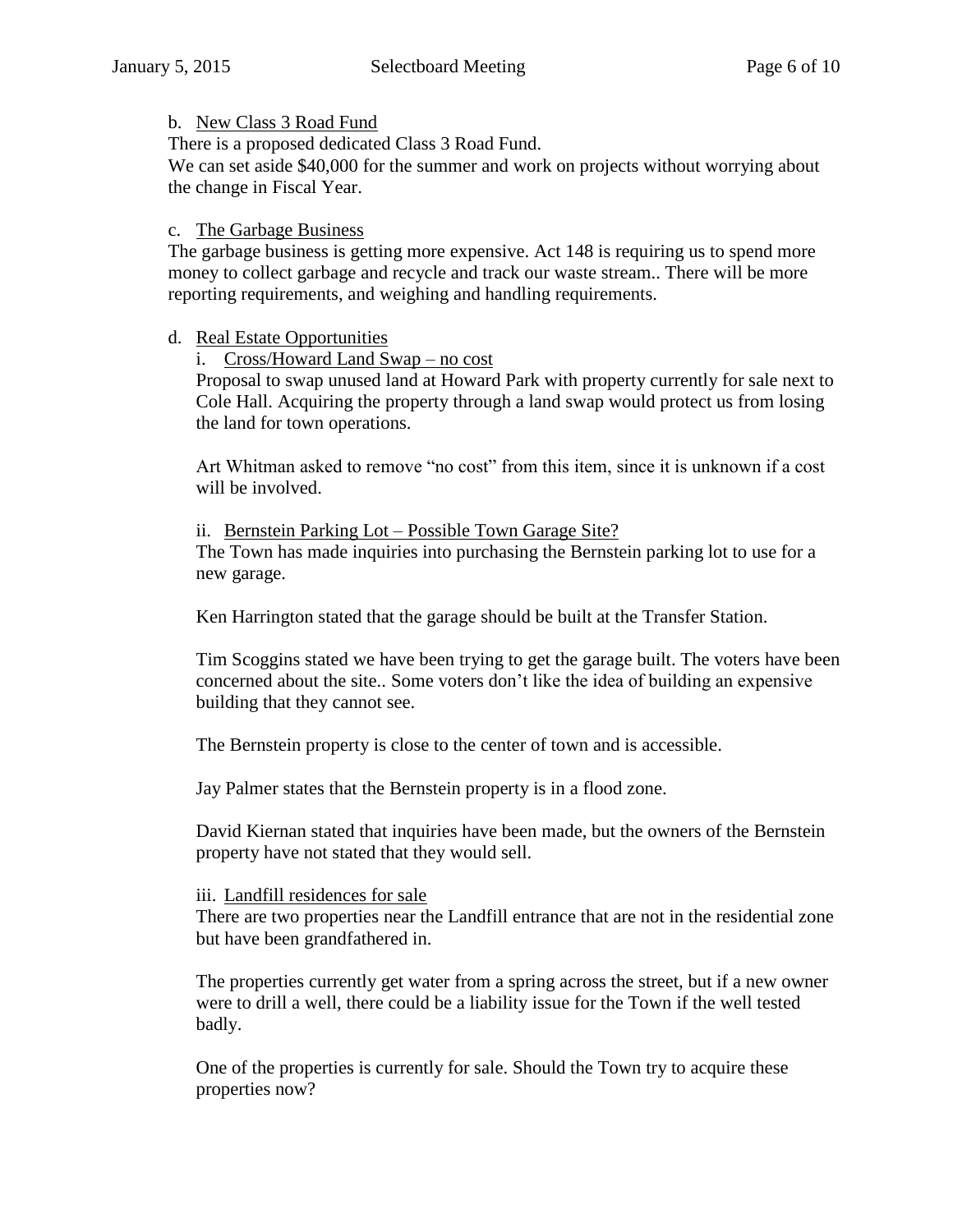Possible uses are Town Garage, if Bernstein doesn't work out, or Solar Installation.

#### e. Other budget items

\$20,000 is expected from the sale of the mower and the forklift. This would be in the next fiscal year, in case something goes wrong with the loader. Parts from the forklift could be used on the new loader.

\$5K is budgeted for a gravel road consultant to provide a fresh set of eyes on road problems that seem to recur in the same spots.

Increasing the paving reserve by \$10,000.

Paving grants are only available for Class 2 roads. Harvest Hills is a Class 3 road.

The fund balance can roll over to the next year, if not used.

Creation of a drinking fountain and historic marker on the Cold Spring Historic Site. Cold Spring has been an important town water source for generations. When Trenor Park built what is now the Park-McCullough House in 1865, he wanted Cold Spring water. A pipeline was built from Cold Spring in South Shaftsbury to the mansion in North Bennington. The pipeline crosses a picturesque stone bridge on Rollin Rd. Partners for this project include the Park-McCullough House Association, the North Bennington Water Dept. and the Bennington Bicycle Club.

We are in the finalists for a Vermont Arts Council Grant that could be up to \$15K \$10,000 is budgeted to get the project going, which could including initial design and engineering, and grant matching.

## Shaftsbury's Tax Compared to Similar Towns

Shaftsbury ranks low on taxes collected and the tax rate as compared to similar Vermont towns with a population of 3,800 and 50 miles of Class-3 roads.

## Highway Department Overtime Increase

Highway Overtime line item was increase. The budgeted amount is in line with previous years budgeted amounts even though the full amount has not been used in recent years. Kiernan suggested that more overtime should be used to get the road plowed by rush hour.

The Highway Dept. start time had been 5 AM on snow days. David Kiernan explained that a school bus could not get up a hill earlier this year and the decision was made to have the Road Crew start earlier on snow days.

Since the amount of snowplowing is unpredictable, David Kiernan does not recommend hiring an additional worker, especially if another truck is not available.

Also, when overtime is exhausted, days off can be ordered (comp time).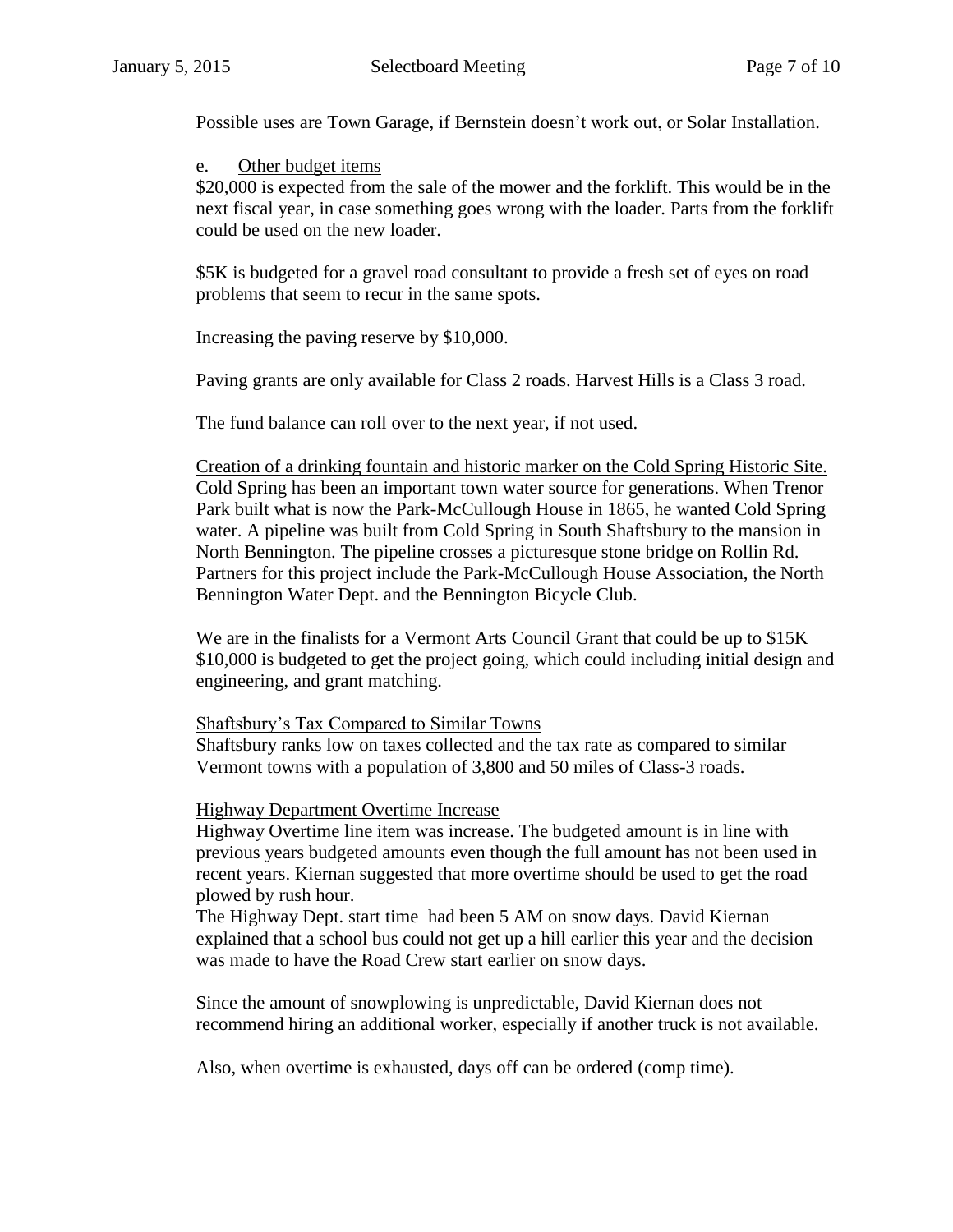#### Sheriff's Department

David Kiernan stated that the Sheriff's Department said there would be no increase, so the budget will remain the same.

Art Whitman stated that other towns in the county pay for more time from the Sheriff.

Tim Scoggins asked the Board if more Sheriff time should be considered.

Mitch Race is happy with the Sheriff budget.

Tony Krulikowski stated that Howard Park is an issue.

Motion: Art Whitman moves to increase the Sheriff's hours from 20 hours a week to 25 hours a week. Tim Scoggins 2nds.

Discussion: Mitch Race stated that the cost is an increase from last year since the grant was lost.

The increase for additional time for the Sheriff will be \$6,600. Mitch Race stated that the increase will be from \$26,700 to \$33,000. Mitch Race asked if money could be added to the Constable budget. Tim Scoggins stated that the Board has had that debate before.

Vote: 4-1-0.Race voting no. Motion carries.

## Gravel

Ken Harrington asked if the budget for gravel has changed. David Kiernan responded that the budget for gravel will stay the same at \$60,000. However, the type and use of gravel will be reviewed since the same areas repeatedly need gravel.

Ken Harrington stated that "Generally, you can tell if there is lack of gravel, you find base stone alongside of the road." He has not seen evidence of base stone.

## Budget increase

Currently, there is 2.4-cent increase in the tax rate.

## 9. **Town Administrator's Report**

#### a.Road Report

From Christmas day, 14 tons of materials were placed on the roads. Tomorrow, remaining potholes will be filled on Depot Road, and parts of Mattison Road, and parts of East Road.

The new bucket loader is doing well.

Request for bids will be placed on the website soon for OSHA compliance.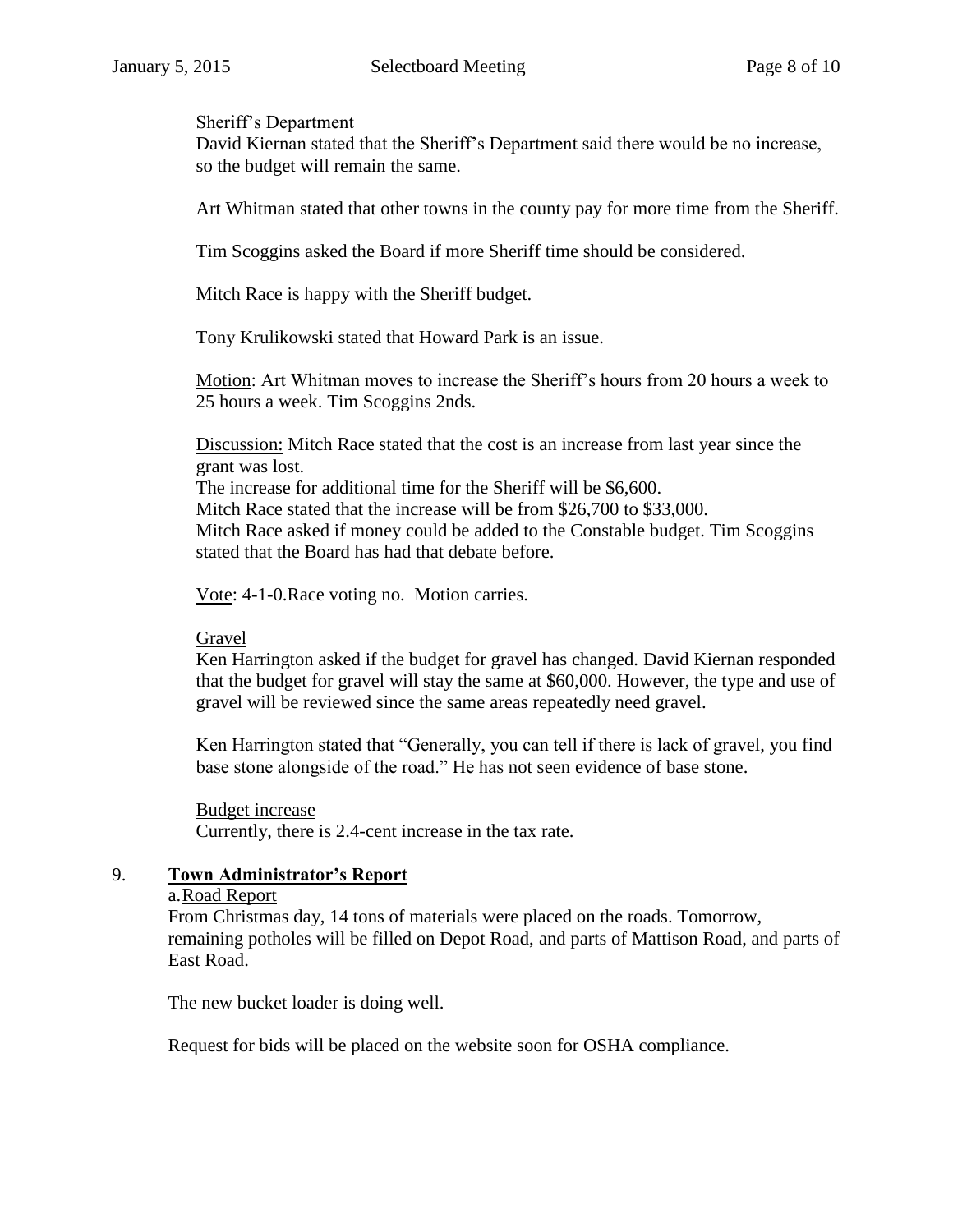Contracts for bid will be on the website. It may be that new bids would be posted on certain days, perhaps the second or fourth Monday of the month.

b. Liquor License Renewal – Thymes Tables Motion: Mitch Race moves to approve the liquor license for Thymes Tables. Tim Scoggins 2nds. 5-0-0. Motion carries.

Tim Scoggins will sign at Town Hall tomorrow.

c. Town Service Officer Postponed until next meeting.

# d. Flood Hazard Regulations/Clerk Certification

The Chair is required to sign as a second party to the Town Clerk on a document stating the Town Clerk certifies that we are keeping track of flood hazard regulations.

Motion: Mitch Race makes a motion to approve the Flood Hazard Regulations/Clerk Certification. Tim Scoggins 2nds. 5-0-0. Motion carries.

# e. Lease Agreement – McCarthy Property

Motion: Tim Scoggins moves to allow Chairman to sign lease agreement with McCarthy for a 10-year agreement at \$300 a year. Tony Krulikowski 2nds. 4-0-0. Motion passed. (Ken Harrington stepped away.)

# f. Sign Appointment Policy

There is no signed copy of the appointment policy adopted last year. The appointment policy was just for the Development Review Board and the Planning Commission.

Mitch Race said he has the final version of the Appointment Policy noted as passed in last year's minutes. However, he does not have a signed copy.

Ken Harrington, Mitch Race, and Tim Scoggins voted on the policy. This constitutes a majority and these members can sign the policy.

Tim Scoggins suggested to circulate a version and sign it.

There was some concern that the Appointment Policy may need further changes. It was agreed to identify the final version that was approved last year and have Scoggins, Race, and Harrington sign it. (They were on the board that approved the policy.) g. Potential Road Name Change There were conflicts with 911 and the names of two roads in Town.

The first road is Sawmill Road. There are two Sawmill Roads: one in Bennington and one in Shaftsbury. Since the Bennington post office delivers the mail to both addresses, there is confusion with the post office and 911.